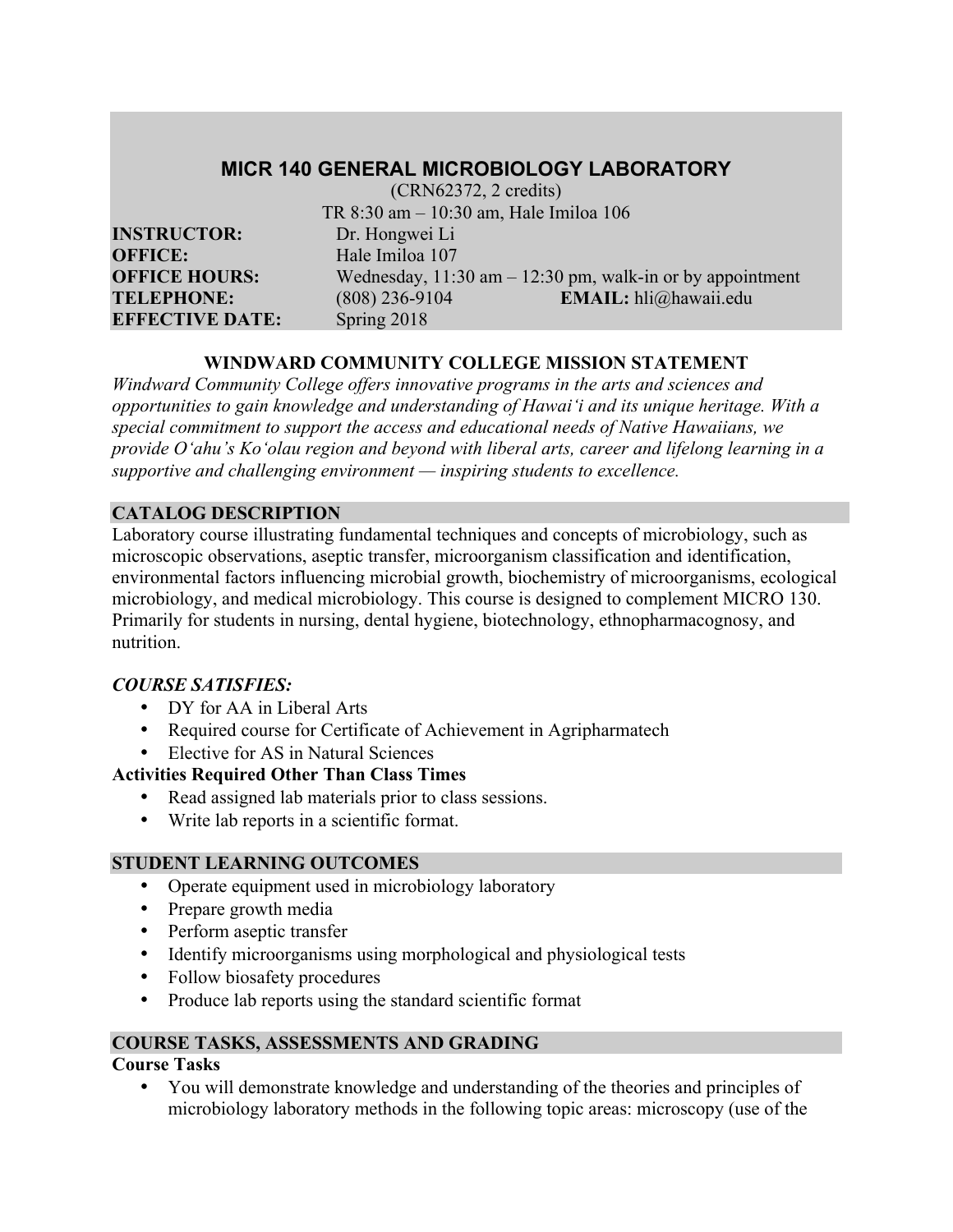microscope, slide preparation, staining, etc.), classification of microorganisms (e.g., bacteria, and fungi), aseptic culture methods (media preparation, aseptic transfers, isolation, culture maintenance, etc.), environmental influences (e.g., temperature, ultraviolet light, antiseptics, disinfectants, and antibiotics), biochemical activities of microorganisms (e.g., fermentation, nitrate reduction, hydrogen sulfide production, urease activity, exoenzyme activity, etc.), ecological microbiology (e.g., analyses of coliforms from natural waters), and isolation/identification of microorganisms.

• You will also demonstrate the acquisition of microbiology laboratory skills by (1) the establishment and proper maintenance of stock cultures throughout the semester and (2) the identification of bacterial unknowns.

## **Student Responsibilities**

- You are expected to be prepared in advance when you arrive at class. Being prepared includes the followings: having already read text materials (e.g., lab manual: discussion part, and handouts) assigned for that lab activities; and bringing required work materials (pen, colored pencils, lab manual).
- You also need to purchase *a lab coat, a goggle, and gloves*.
- Any changes in the course schedule, such as examination dates, deadlines, etc., will be announced ahead of time in class. It is your responsibility to be informed of these changes.

### **Assessments**

• *Laboratory Participation and Performance*

You are required to actively participate in all lab activities, and expected to work, as an individual or in groups, safely and efficiently in the laboratory. You will be graded on laboratory attendance, level of participation, and performance in laboratory practices. Because of difficulties in setting up laboratory materials, some scheduled laboratory activities cannot be given an alternative assignment for making up if you miss those labs. Failure to participate in a scheduled laboratory session, or its approved make-up activity, will result in a **4 POINT DEDUCTION** for each session missed (without doctor's note or formal notification).

• *Laboratory Reports*

A laboratory report should contain following sections, *Title, Introduction, Procedure, Results,* and *Discussion/Conclusion*. All reports must be completed and submitted before or on due dates.

• *Pre-lab quizzes /Assignments*

There are five pre-lab quizzes / assignments, and the quiz time will be announced at least one week ahead.

### • *Identification of Unknown Bacteria*

Using methods learned in this course (e.g., colony characteristics, cellular characteristics, differential staining, features of growth and biochemical reactions) to identify unknown bacteria.

• *Scientific report*

Completion of a scientific report on a course-based research project: you are required to conduct research on a given topic and write a scientific report.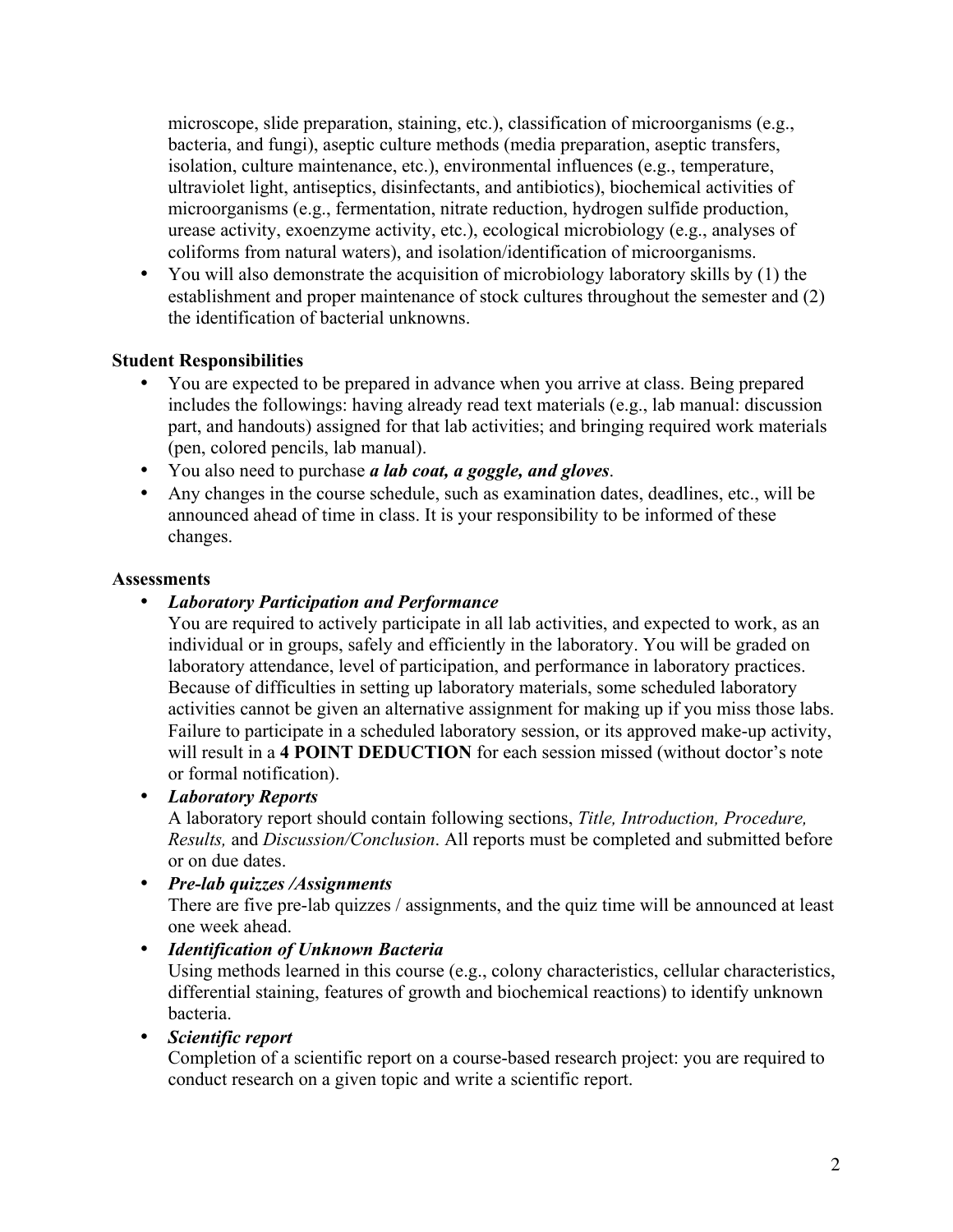# • *Exams*

There are a total of three exams (two midterms and one final), and the format of exams includes Multiple Choice, Fill-in-the-blank, Matching, short answers, and hand-on tests. Make-up midterm exams will be permitted only when there is a legitimate excuse (such as illness or emergency; doctor's note is required). *No early or make-up exam for the final.*

### **Grading**

• The total possible points:

| Laboratory participation and performance | 100        | points |
|------------------------------------------|------------|--------|
| Lab reports $(2)$                        | 50         | points |
| Quizzes/assignments (5)                  | 50         | points |
| ID unknown bacteria                      | 50         | points |
| Scientific Report $(1)$                  | 50         | points |
| Exams $(3)$                              | 250        | points |
|                                          |            |        |
| Total                                    | 550 points |        |

• Grading is based on the percentage of total points earned. Final Grades will be assigned as follows:

| A $90-100\%$  | $B = 80 - 89\%$ | $C = 70 - 79\%$ |
|---------------|-----------------|-----------------|
| D $60 - 69\%$ | $F = 0 - 59\%$  |                 |

I (incomplete) grade is given at the instructor's option when a student has failed to complete a small part of a course because of circumstances beyond his or her control. It is **your responsibility** to contact the instructor to make up the incomplete work with a minimum level (or better) of achievement. Failure to satisfactorily make up incomplete work within the appropriate time period will result in a grade change for "I" to the contingency grade identified by the instructor (see catalog).

# **LEARNING RESOURCES**

**Lab materials:** https://laulima.hawaii.edu/

Reference text:

- Beisher, L., 1996. *Microbiology in practice: a self-instructional laboratory course.* 6<sup>th</sup> edition. HarperCollins Publishers, Inc., New York, New York.
- Cappuccino et al., 2014. Microbiology: a laboratory manual. Pearson,  $10^{th}$  edition.

# **DISABILITIES ACCOMMODATION STATEMENT**

*If you have a physical, sensory, health, cognitive, or mental health disability that could limit your ability to fully participate in this class, you are encouraged to contact the Disability Specialist Counselor to discuss reasonable accommodations that will help you succeed in this class. Ann Lemke can be reached at 235-7448, lemke@hawaii.edu, or you may stop by Hale 'Akoakoa 213 for more information.*